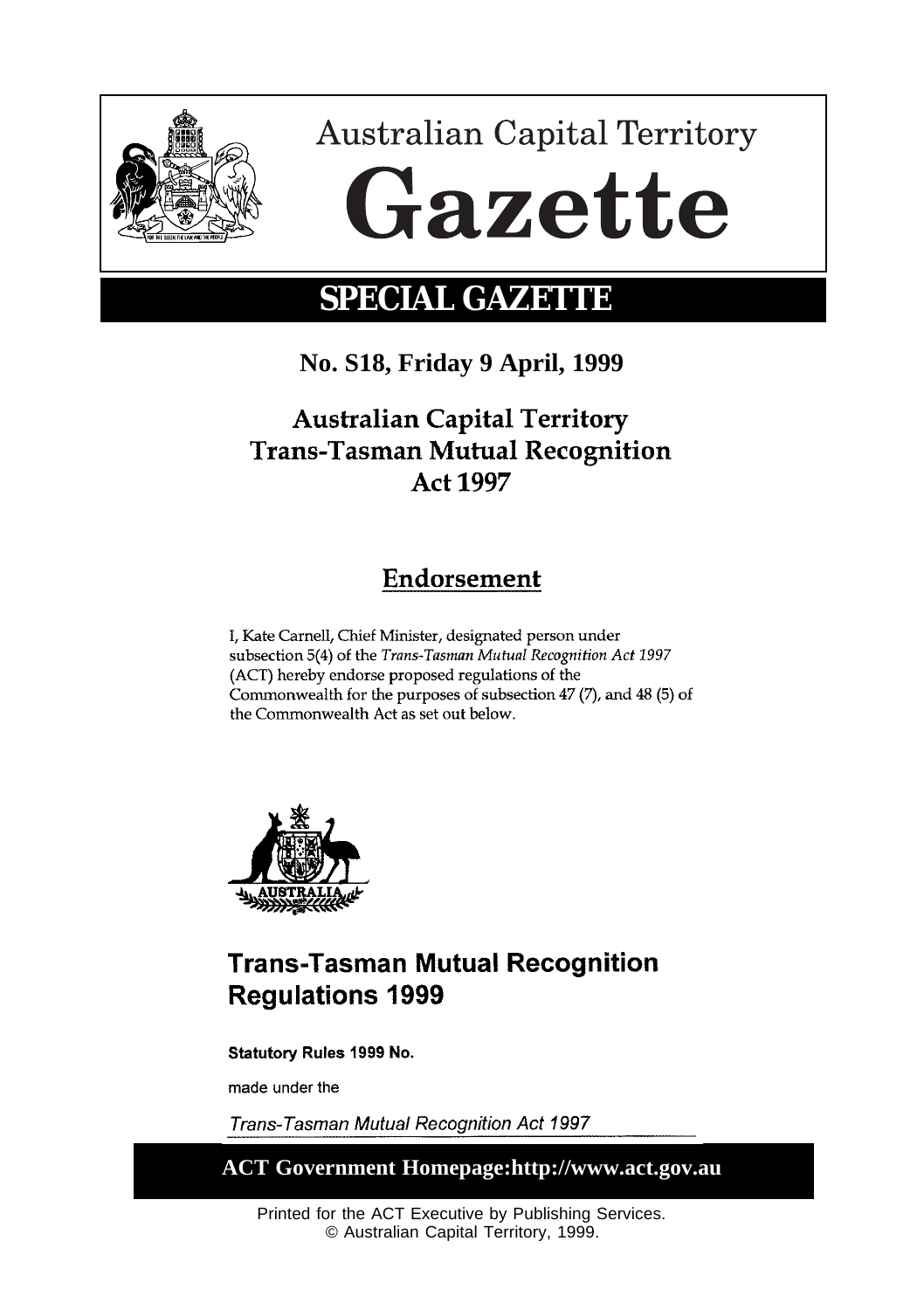# **Contents**

Page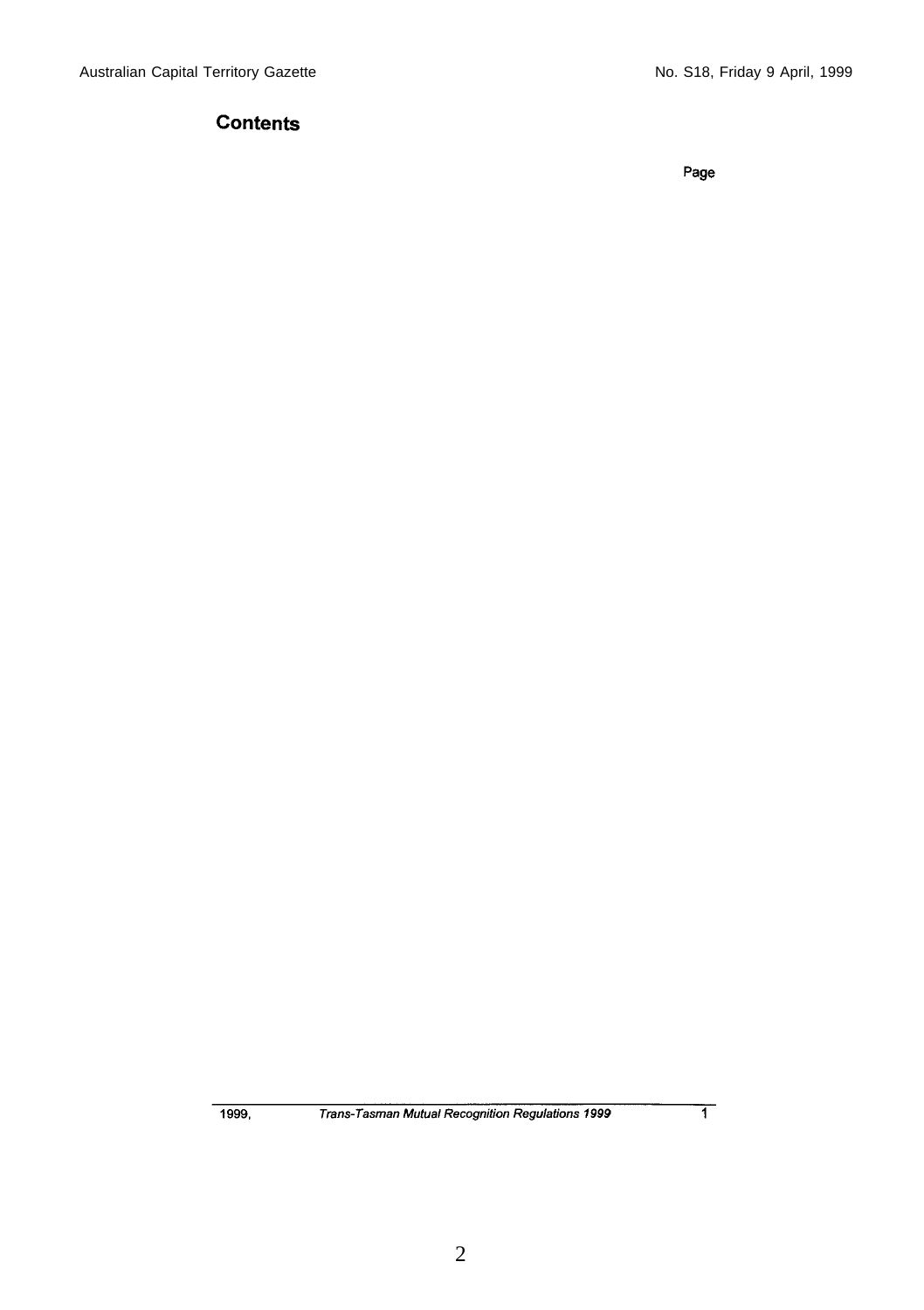#### 1 Name of regulations

These regulations are the Trans-Tasman Mutual Recognition Regulations 1999.

#### $\overline{2}$ Commencement

These regulations commence on 1 May 1999.

#### $\overline{\mathbf{3}}$ **Definition**

In these regulations:

Act means the Trans-Tasman Mutual Recognition Act 1997.

#### Temporary exemption - mandatory energy appliance 4 labelling

- (1) For subsection 47(3) of the Act, the Electricity (Energy Labelling of Electrical Articles) Regulation 1995 of New South Wales (to the extent that that regulation relates to electrical articles) is exempt from the operation of the Act.
- (2) Subregulation (1) ceases to have effect on 30 April 2000.

Note Subregulation (1) continues the effect of paragraph  $5(1)(c)$  of the Trans-Tasman Mutual Recognition (New South Wales) (Temporary Exemptions) Regulation 1998.

- (3) For subsection  $47(3)$  of the Act, the following laws of Victoria are exempt from the operation of the Act, to the extent that they relate to electrical equipment:
	- (a) section 57 of the State Electricity Commission Act 1958;
	- (b) the State Electricity Commission (Energy Efficiency Labelling) (Rotary Clothes Dryers) Regulations 1989;

Trans-Tasman Mutual Recognition Regulations 1999

1999.

 $\overline{2}$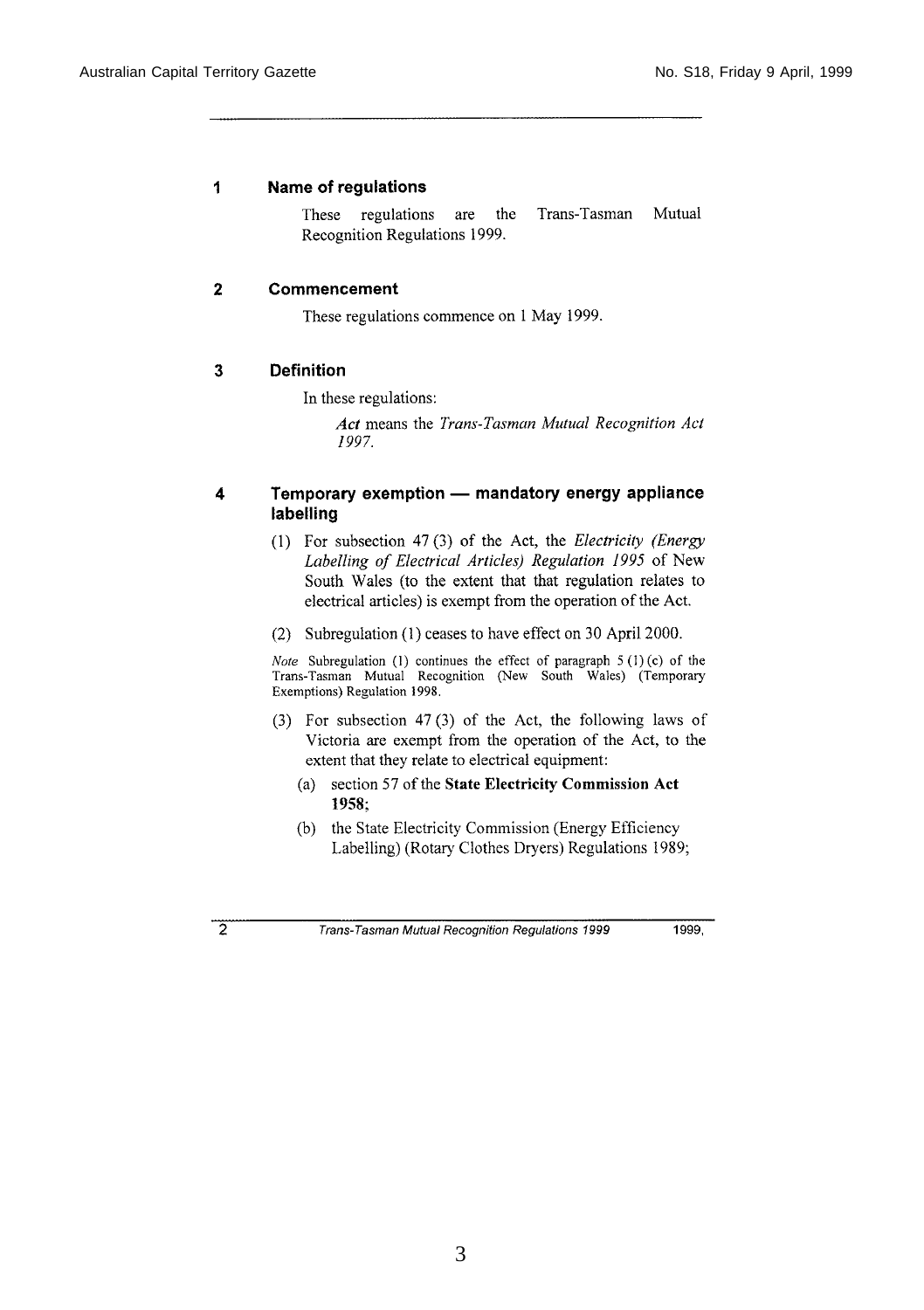- (c) the State Electricity Commission (Energy Efficiency Labelling) (Clothes Washing Machines) Regulations 1990;
- (d) Orders in Council made under section 57 of the State **Electricity Commission Act 1958.**
- (4) Subregulation (3) ceases to have effect on 30 April 2000.

Note Subregulation (3) continues the effect of regulation 4 of the Trans-Tasman Mutual Recognition (Victoria) (Temporary Exemptions) Regulations 1998.

#### $\overline{\mathbf{5}}$ **Extension of special exemptions**

The exemption of the laws specified or described in Schedule 3 to the Act is extended until 30 April 2000.

#### $6\phantom{1}6$ Amendments of Schedule 3 to the Act

Schedule 1 amends clause 2 of Schedule 3 to the Act for section 48 (2) of the Act.

1999,

Trans-Tasman Mutual Recognition Regulations 1999

 $\overline{3}$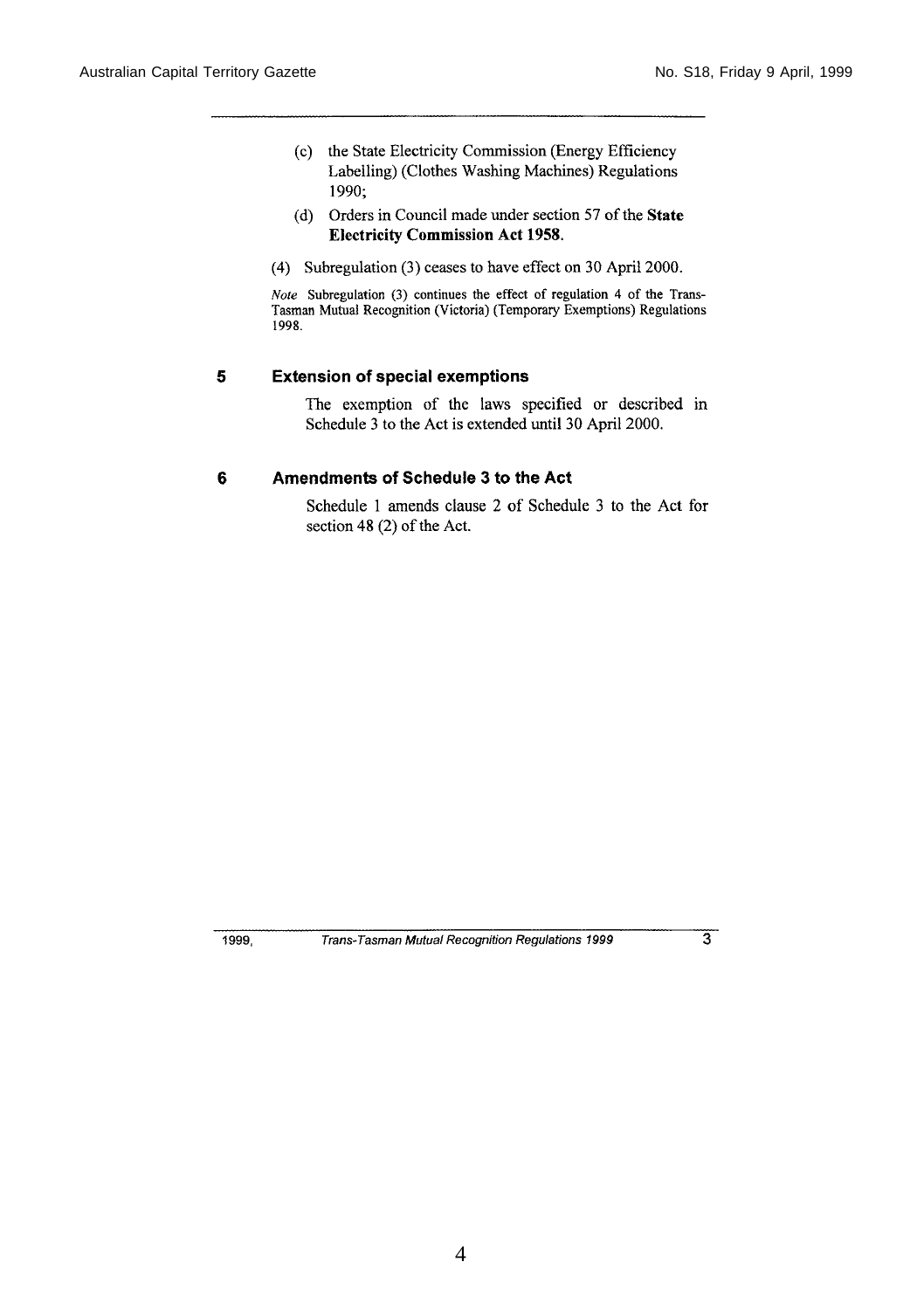#### Schedule 1 **Amendments of clause 2** of Schedule 3 to the Act

(regulation 6)

# $[1]$

omit

Trade Practices Act 1974 of the Commonwealth, Division 1A of Part V

## insert

Trade Practices Act 1974 of the Commonwealth, Division 1A of Part V, to the extent that it relates to the regulation of the following goods or issues in relation to goods:

- (i) Autotrend sun filters;
- (ii) balloon blowing kits;
- (iii) bean bags;
- (iv) care labelling of clothing, household<br>textiles, furnishings, upholstered furniture, bedding, piece goods and yarns;
- (v) child restraints for motor vehicles;
- (vi) children's household cots;
- (vii) labelling of cosmetics ingredients;
- (viii) Diveman underwater breathing apparatus;
- (ix) elastic luggage straps;
- (x) flotation toys and swimming aids;
- (xi) gas masks;
- (xii) glucomannan;
- (xiii) portable fire extinguishers;
- (xiv) Quickie line release;
- (xv) seat belt accessories;
- (xvi) smokeless tobacco products;

Trans-Tasman Mutual Recognition Regulations 1999

1999.

 $\overline{4}$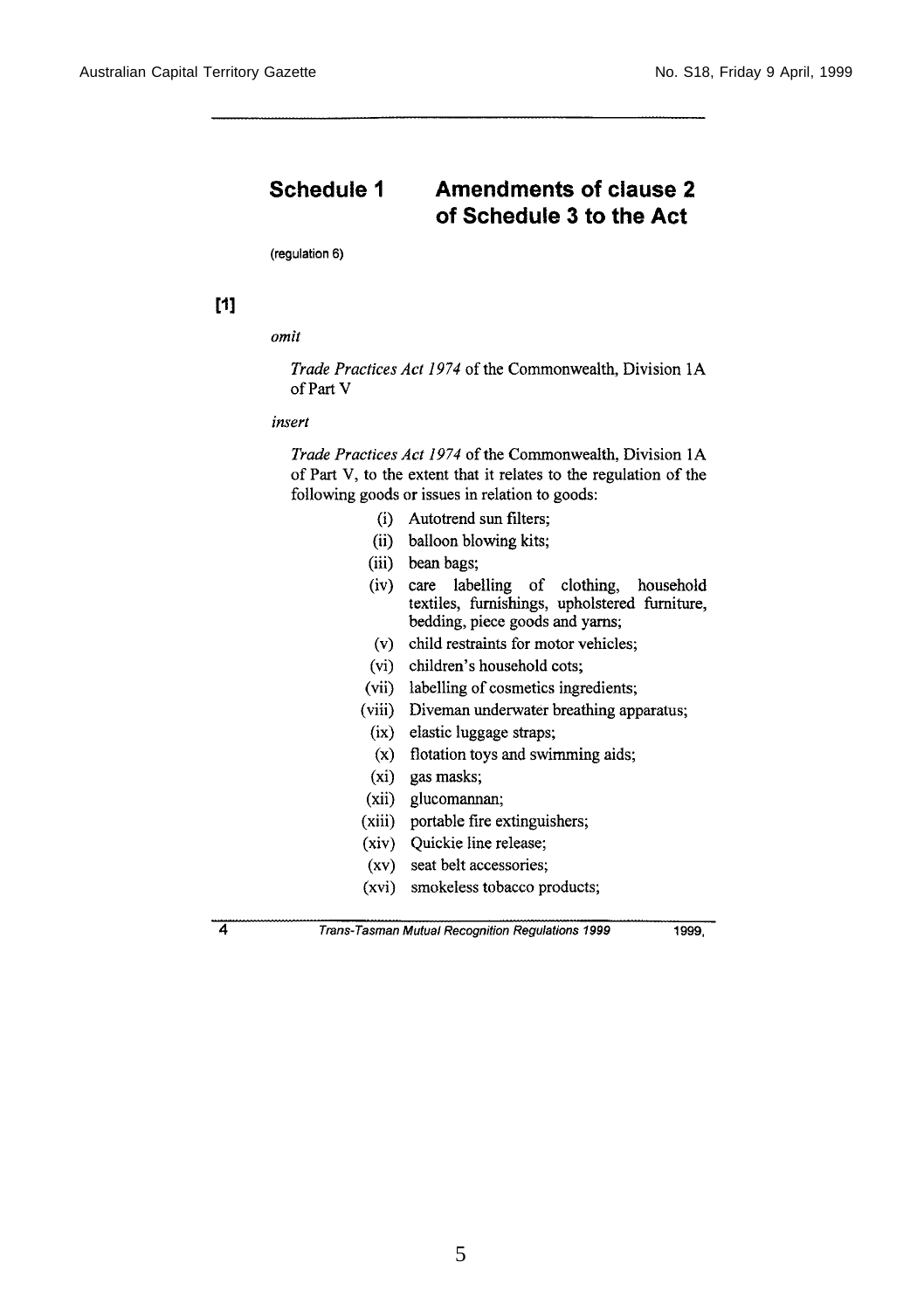- (xvii) sunglasses and fashion spectacles;
- (xviii) health warnings on tobacco products;
- (xix) toys for children under 3 years old;
- (xx) vehicle jacks;
- (xxi) vehicle stands;
- (xxii) vehicle ramps;
- (xxiii) victim toys

# $[2]$

omit

Fair Trading Act 1987 of New South Wales, sections 26, 30, 31 and 38

### insert

Fair Trading Act 1987 of New South Wales, sections 26, 30, 31 and 38, to the extent that those sections relate to the regulation of the following goods or issues in relation to goods:

- (i) balloon blowing kits;
- (ii) bean bags;
- (iii) care labelling of clothing, household<br>textiles, furnishings, upholstered furniture, bedding, piece goods and yarns;
- (iv) child restraints for motor vehicles;
- (v) children's household cots;
- (vi) Diveman underwater breathing apparatus;
- (vii) elastic luggage straps;
- (viii) flotation toys and swimming aids;
	- (ix) Quikfix device;
	- (x) sunglasses and fashion spectacles;
	- (xi) skimmer boxes for swimming pools;
- (xii) toys for children under 3 years old

1999,

Trans-Tasman Mutual Recognition Regulations 1999

 $\overline{5}$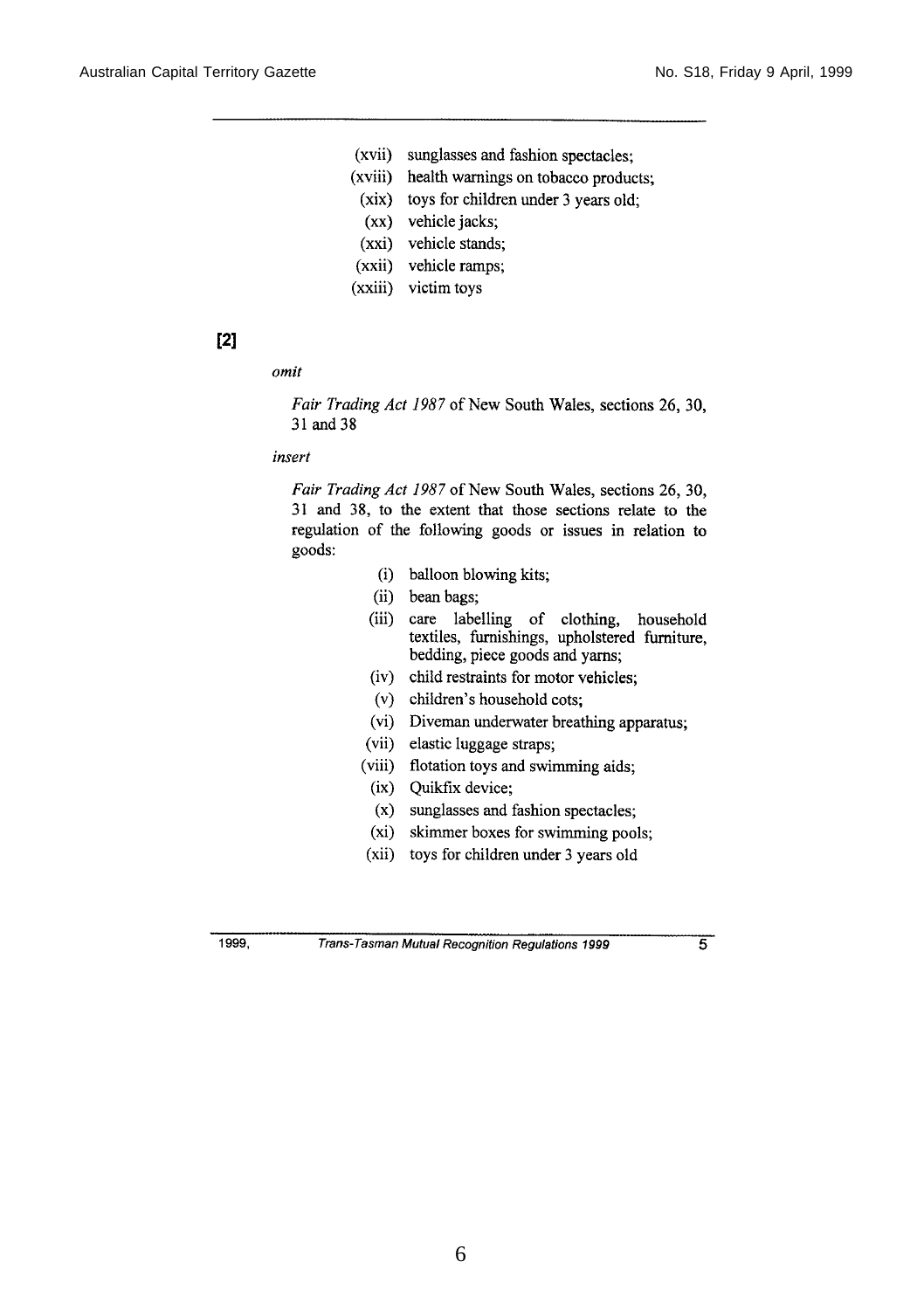# $[3]$

omit

Consumer Affairs Act 1972 of Victoria, Part IV, sections 57C, 57D, 59 and 61A

## insert

Consumer Affairs Act 1972 of Victoria, Part IV, sections 57C, 57D, 59 and 61A, to the extent that those sections relate to the regulation of the following goods:

- (i) balloon blowing kits;
- (ii) children's household cots;
- (iii) Diveman underwater breathing apparatus;
- (iv) gas masks;
- (v) Quickie line release;
- (vi) Quikfix device;
- (vii) skimmer boxes for swimming pools;
- (viii) toys for children under 3 years old

# $[4]$

omit

Fair Trading Act 1989 of Queensland, sections 81, 83, 85 and 85A

insert

Fair Trading Act 1989 of Queensland, sections 81, 83, 85 and 85A, to the extent that those sections relate to the regulation of the following goods or issues in relation to goods:

- (i) balloon blowing kits;
- (ii) bean bags;
- (iii) care labelling of clothing, household textiles, furnishings, upholstered furniture, bedding, piece goods and yarns;
- (iv) child restraints for motor vehicles;

6

Trans-Tasman Mutual Recognition Regulations 1999

1999,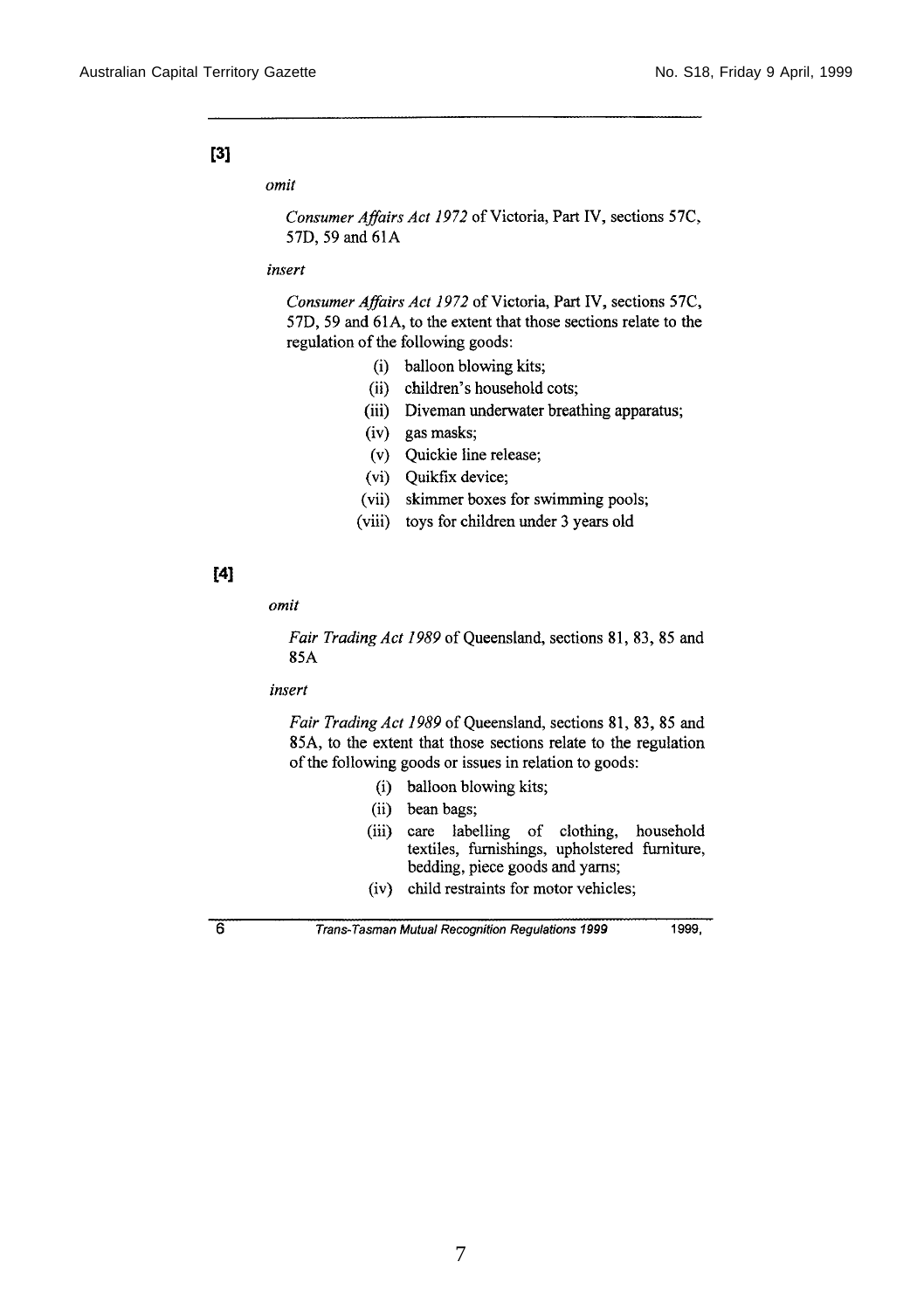- (v) children's household cots;
- (vi) Diveman underwater breathing apparatus;
- (vii) flotation toys and swimming aids;
- (viii) portable fire extinguishers;
- (ix) Quikfix device;
- (x) sunglasses and fashion spectacles;
- (xi) toys for children under 3 years old;
- (xii) vehicle jacks;
- (xiii) vehicle stands;
- (xiv) vehicle ramps;
- (xv) victim toys

# $[5]$

#### omit

Trade Standards Act 1979 of South Australia, sections 23, 26A and 33

#### insert

Trade Standards Act 1979 of South Australia, sections 23, 26A and 33, to the extent that those sections relate to the regulation of the following goods or issues in relation to goods:

- (i) balloon blowing kits;
- (ii) bean bags;
- (iii) care labelling of clothing, household textiles, furnishings, upholstered furniture, bedding, piece goods and yarns;
- (iv) children's household cots;
- (v) elastic luggage straps;
- (vi) flotation toys and swimming aids;
- (vii) sunglasses and fashion spectacles;
- (viii) skimmer boxes for swimming pools;
- (ix) toys for children under 3 years old;

1999,

Trans-Tasman Mutual Recognition Regulations 1999

 $\overline{7}$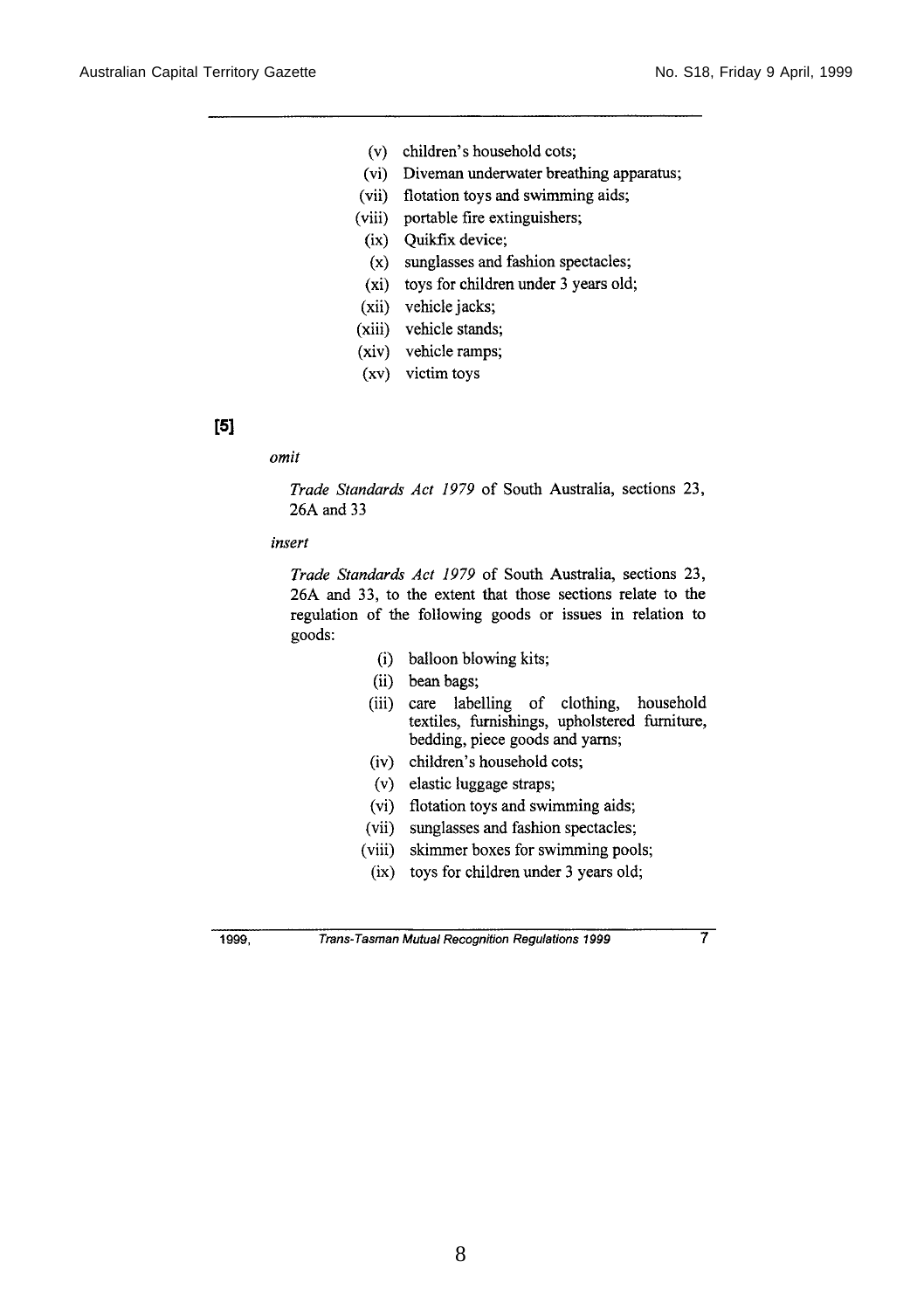- $(x)$  vehicle jacks;
- (xi) vehicle stands;
- (xii) vehicle ramps

# $[6]$

### omit

Consumer Affairs Act 1971 of Western Australia, sections 23Q, 23R and 23U

#### insert

Consumer Affairs Act 1971 of Western Australia, sections 23O, 23R and 23U, to the extent that those sections relate to the regulation of the following goods:

- (i) balloon blowing kits;
- (ii) bean bags;
- (iii) child restraints for motor vehicles;
- (iv) children's household cots;
- (v) Diveman underwater breathing apparatus;
- (vi) elastic luggage straps;
- (vii) flotation toys and swimming aids;
- (viii) gas masks;
- (ix) glucomannan;
- (x) portable fire extinguishers;
- (xi) seat belt accessories;
- (xii) sunglasses and fashion spectacles;
- (xiii) skimmer boxes for swimming pools;
- (xiv) toys for children under 3 years old;
- (xv) vehicle jacks;
- (xvi) victim toys

 $\overline{\mathbf{8}}$ 

Trans-Tasman Mutual Recognition Regulations 1999

1999,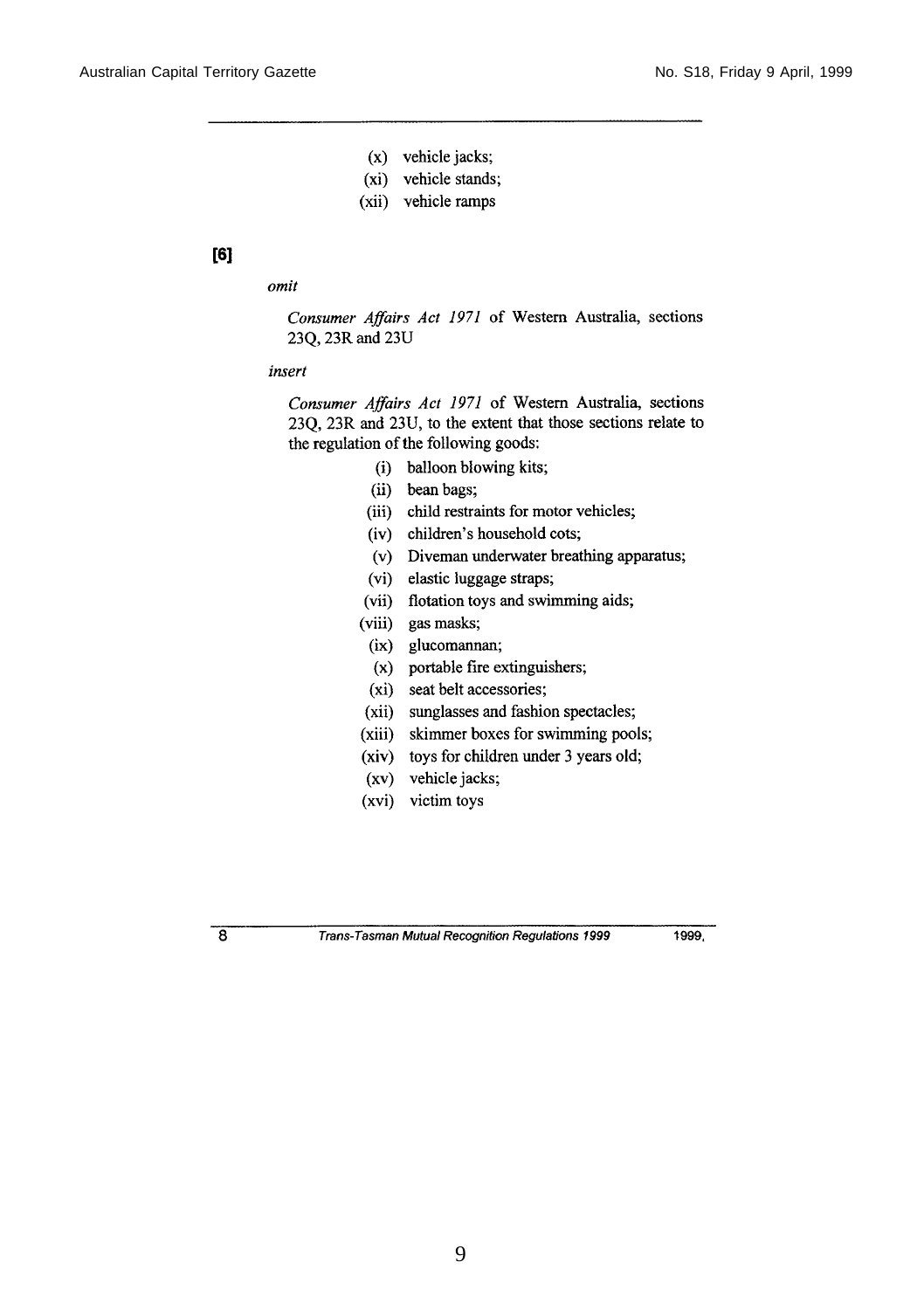# $[T]$

omit

Fair Trading Act 1987 of Western Australia, sections 50 and 59

## insert

Fair Trading Act 1987 of Western Australia, sections 50 and 59, to the extent that those sections relate to the regulation of the following goods:

- (i) balloon blowing kits;
- (ii) bean bags:
- (iii) child restraints for motor vehicles;
- (iv) children's household cots;
- (v) Diveman underwater breathing apparatus;
- (vi) elastic luggage straps;
- (vii) flotation toys and swimming aids;
- (viii) gas masks;
	- (ix) glucomannan;
	- $(x)$  portable fire extinguishers;
	- (xi) seat belt accessories;
- (xii) sunglasses and fashion spectacles;
- (xiii) skimmer boxes for swimming pools;
- (xiv) toys for children under 3 years old;
- (xv) vehicle jacks;
- (xvi) victim toys

## [8]

omit

Goods (Trade Descriptions) Act 1971 of Tasmania, sections 16 and 17

1999,

Trans-Tasman Mutual Recognition Regulations 1999

 $\overline{9}$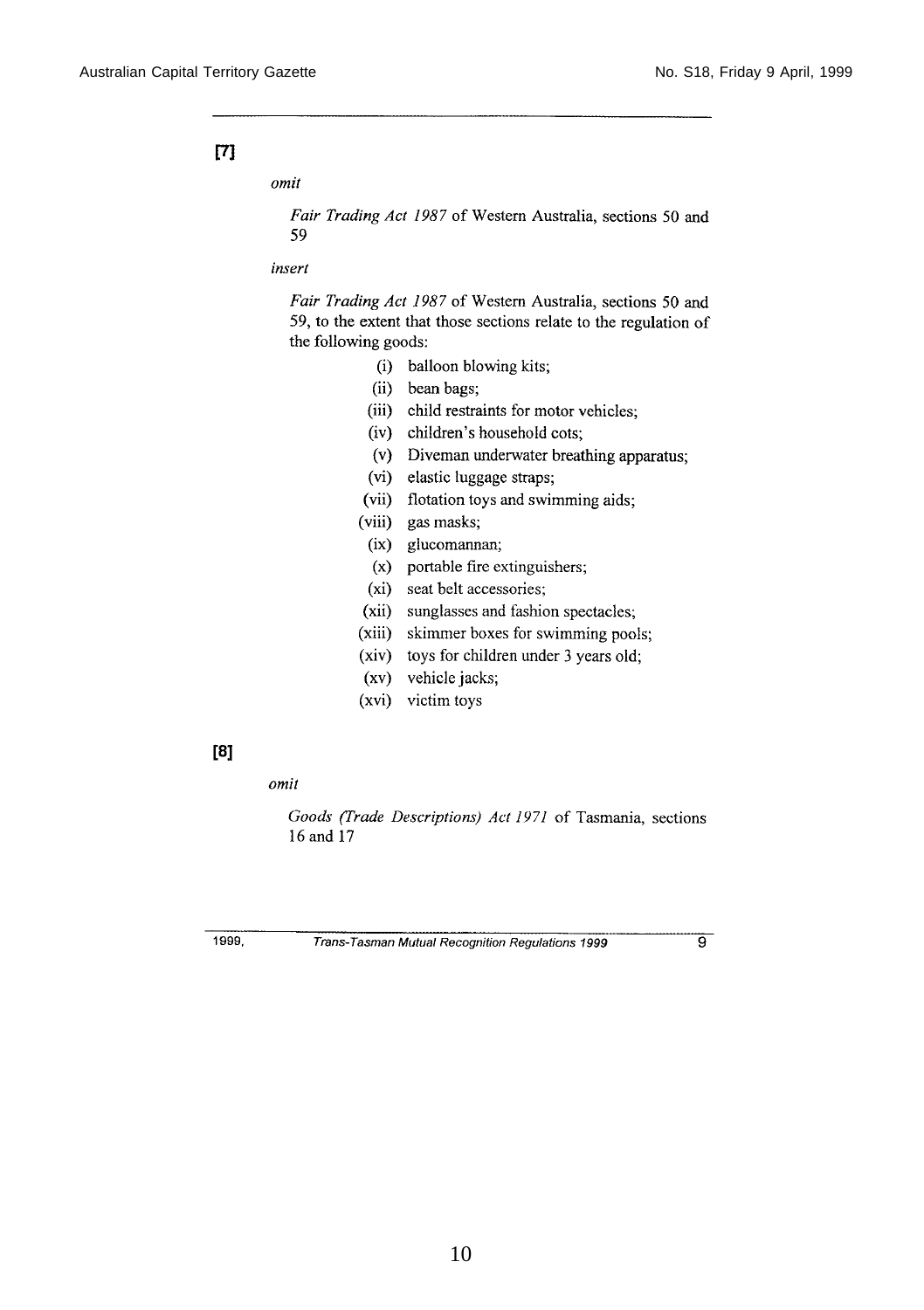### insert

Goods (Trade Descriptions) Act 1971 of Tasmania, sections 16 and 17, to the extent that those sections relate to the regulation of the following goods:

- (i) balloon blowing kits;
- (ii) bean bags;
- (iii) children's household cots;
- (iv) Diveman underwater breathing apparatus;
- (v) gas masks;
- (vi) Quikfix device

## $[9]$

#### omit

Sale of Hazardous Goods Act 1977 of Tasmania, sections 6, 7 and 8

#### insert

Sale of Hazardous Goods Act 1977 of Tasmania, sections 6, 7 and 8, to the extent that those sections relate to the regulation of the following goods:

- (i) balloon blowing kits;
- (ii) bean bags;
- (iii) children's household cots;
- (iv) Diveman underwater breathing apparatus;
- (v) gas masks;
- (vi) Quikfix device

# $[10]$

#### omit

Consumer Affairs and Fair Trading Act 1990 of the Northern Territory, sections 25, 30 and 38

 $\overline{10}$ 

Trans-Tasman Mutual Recognition Regulations 1999

1999.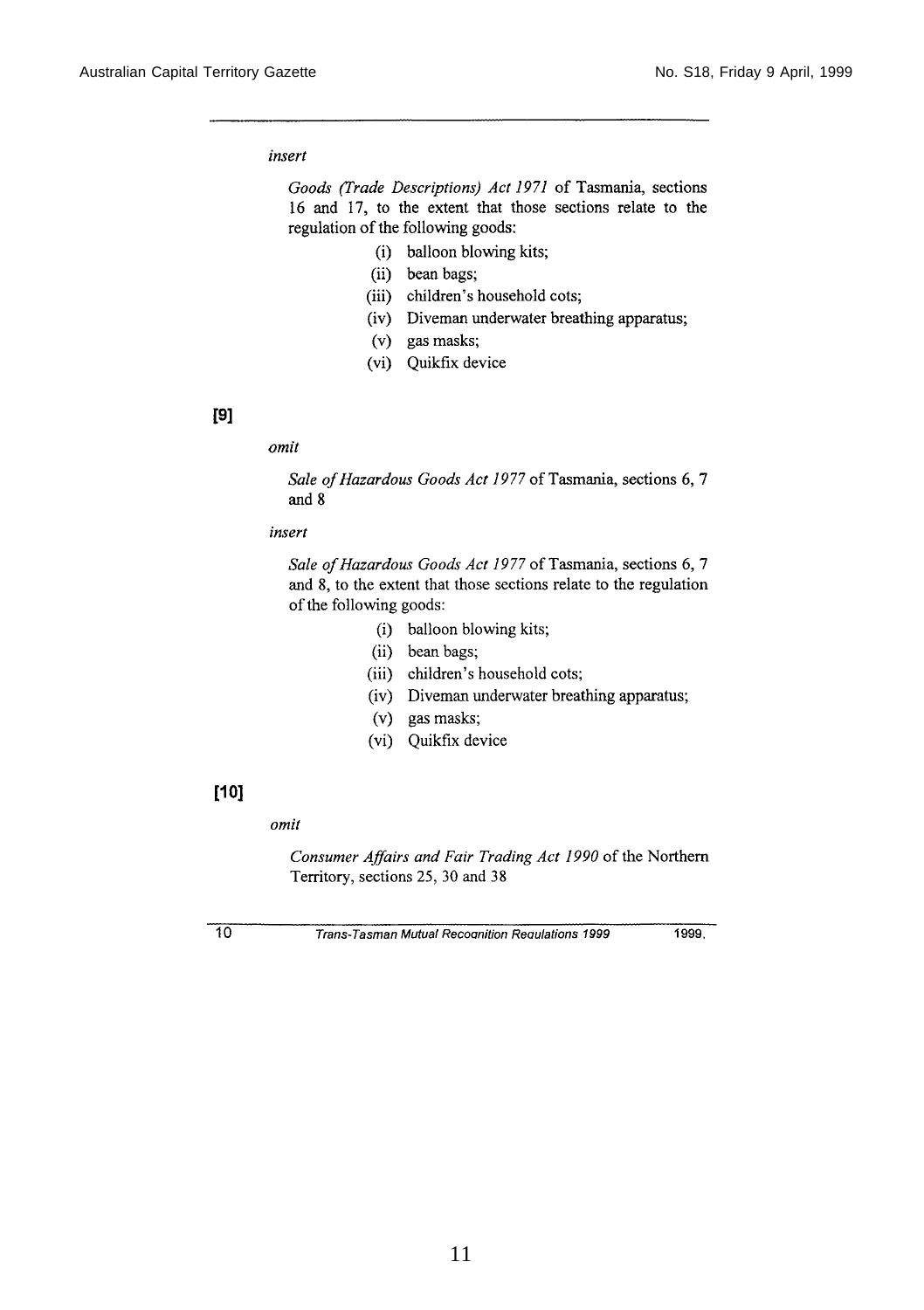#### insert

Consumer Affairs and Fair Trading Act 1990 of the Northern Territory, sections 25, 30 and 38, to the extent that those sections relate to the regulation of:

- (i) children's household cots; and
- (ii) skimmer boxes for swimming pools

## $[11]$

#### omit

Consumer Affairs Act 1973 of the Australian Capital Territory, sections 15FBA, 15FCA, 15FB, 15FC and 15FD

## insert

Consumer Affairs Act 1973 of the Australian Capital Territory, sections 15FBA, 15FCA, 15FB, 15FC and 15FD, to the extent that those sections relate to the regulation of the following goods:

- (i) balloon blowing kits;
- (ii) children's household cots;
- (iii) Diveman underwater breathing apparatus;
- (iv) gas masks;
- (v) skimmer boxes for swimming pools

1999.

Trans-Tasman Mutual Recognition Regulations 1999

 $11$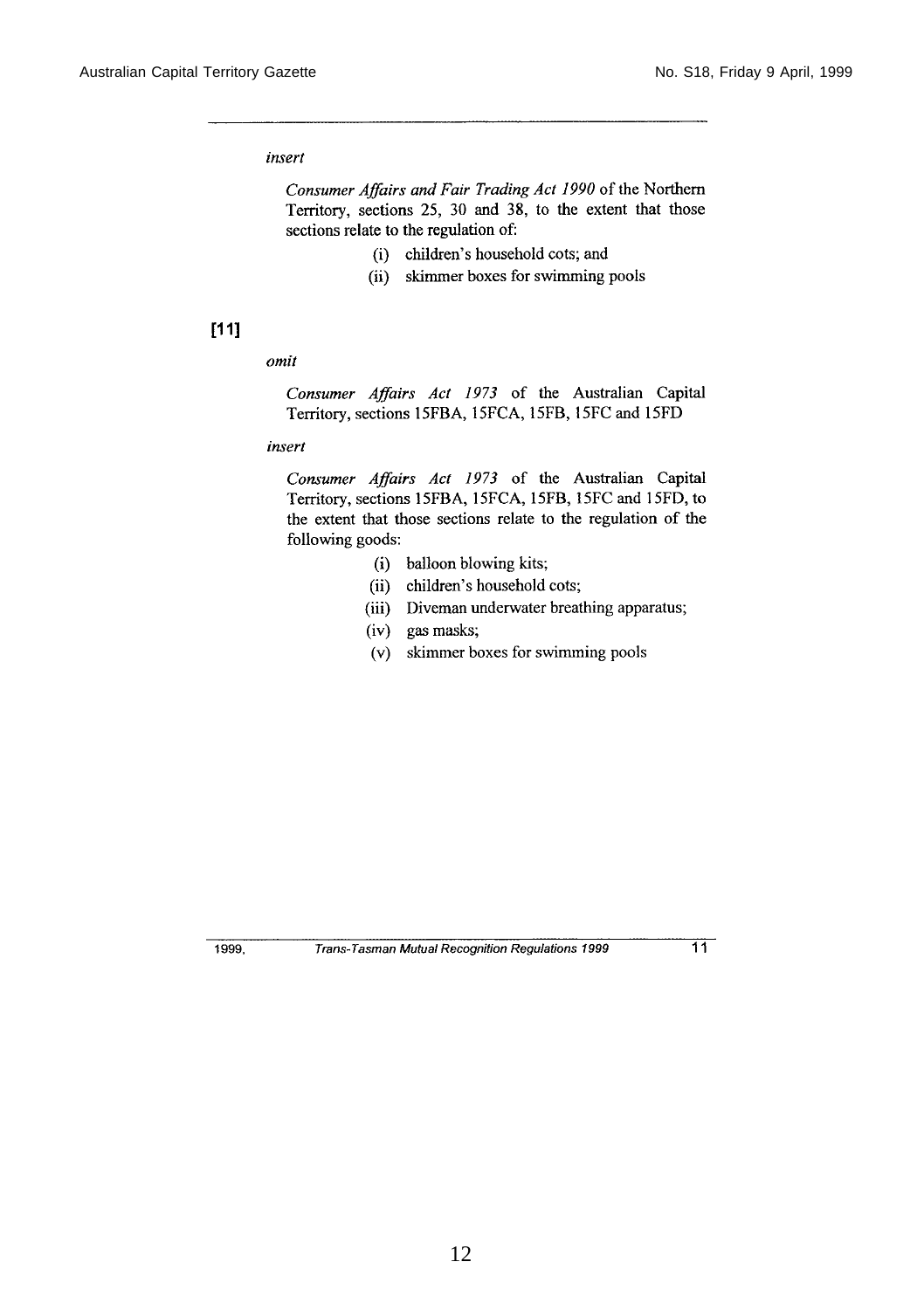1999.

# **Note**

Made by the Governor-General on<br>the Commonwealth of Australia Gazette on<br>Administered by the  $\mathbf{1}$ . 1999, and notified in

 $\overline{12}$ 

Trans-Tasman Mutual Recognition Regulations 1999

1999,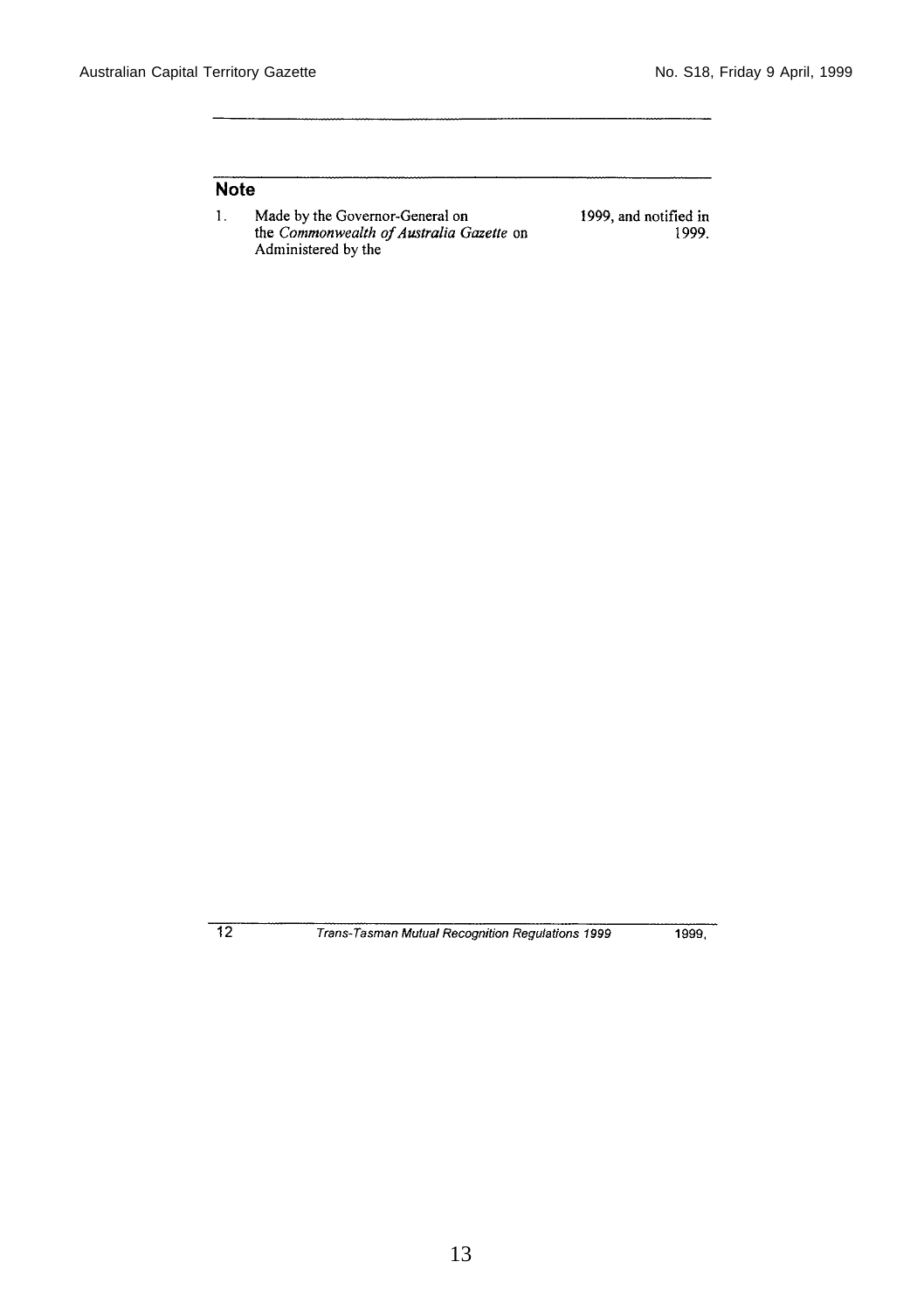Trans-Tasman Mutual Recognition Regulations 1999 Regulations 1999 No.

DATE: 6th April 1999

Heteloriel

Kate Carnell **Chief Minister**